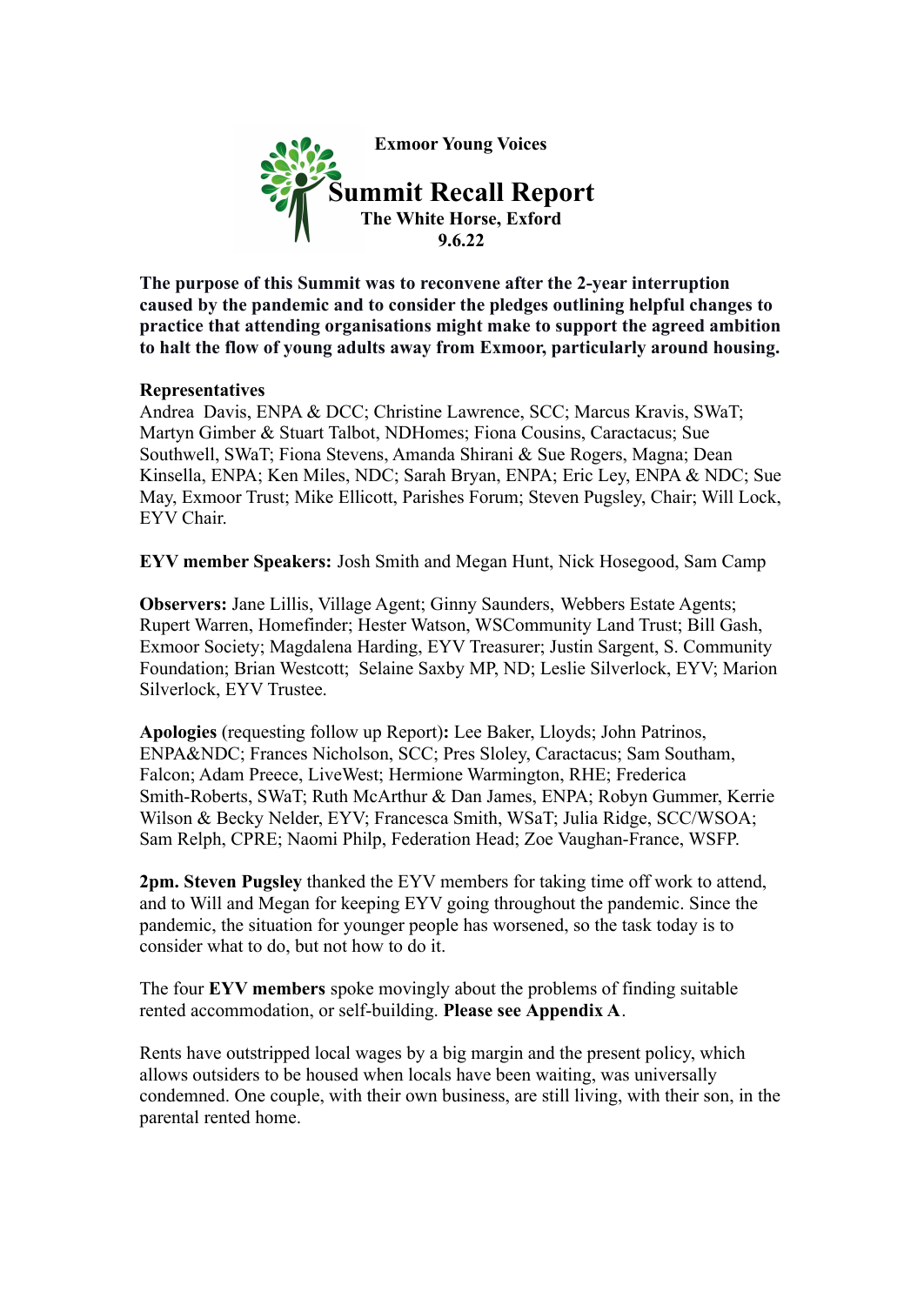Another couple have a rented house with sufficient land available for heavy equipment, needed by their business, but which entails miles of commuting to their workplace. Housing for people with a business is neither available nor suitable.

The practice of being unable to be housed until you are evicted and living in a caravan needs revising, to avoid great hardship and pressure on children. "Without EYV's support we would not be struggling on. We need help, not barriers and costs."

It is impossible to be rehoused into decent, dry accommodation because you are told you are adequately housed already. It becomes necessary to engage the health and safety agencies before anyone takes account of black mould. One couple had a choice between a private rental at £700 pm, which had access to buses and nursery places, but as self-employed people with an uncertain life with Universal Credit, this was impossible. A HA house is £400, which is do-able, but has no suitable storage for tools and equipment, poor wifi and no mobile phone signal – all hopeless for business.

The speakers presented a picture of hopeless barriers to finding a home suited to their purposes and the businesses needed to sustain Exmoor National Park.

#### **Will Lock**: "And these are the resilient ones…."

"Youth proofing is an EYV request, i.e. that decisions should be reviewed for their impact on younger people, who will always need extra help to survive here. We risk the total loss of local knowledge and skills. There is a great need for more common sense to be used when making decisions. Today should be used to share and improve your own and others' policies."

#### **General discussion**

There was a wide –ranging discussion of problems, restraints and ideas.

#### **1. The context**

- The emerging issues are **housing, transport, childcare, communications** and **household incomes**.
- SWaT could do more but there is pressure to focus on larger populations.
- There are bi-lateral conversations between Somerset and Devon re digital connectivity.
- Central government is not appropriate/fit to judge Local Plans.
- Developers buy up land and then do not build, but if you cannot prove a need, you cannot build anyway.
- **Second homes** are outside ENPA control; ENPA is not a housing authority. Its main concerns, defined by government, are landscape protection, tourism etc.
- In **North Devon**, private rentals have lost out to **second and holiday homes/Airbnb**, now 23% of housing stock. **Homelessness** has increased and **key staff** are proving very **difficult to recruit**. Central government has the power.
- In **Exmoor National Park** the issues are more acute because of wages, house prices and government levels of support.
- How to finance self-building? Cross subsidies from larger development funds could be used to finance smaller projects in rural areas.
- **Exmoor houses need to be allocated to Exmoor families/young adults.** The last 10 houses in Exford have all gone to outsiders. The points system allows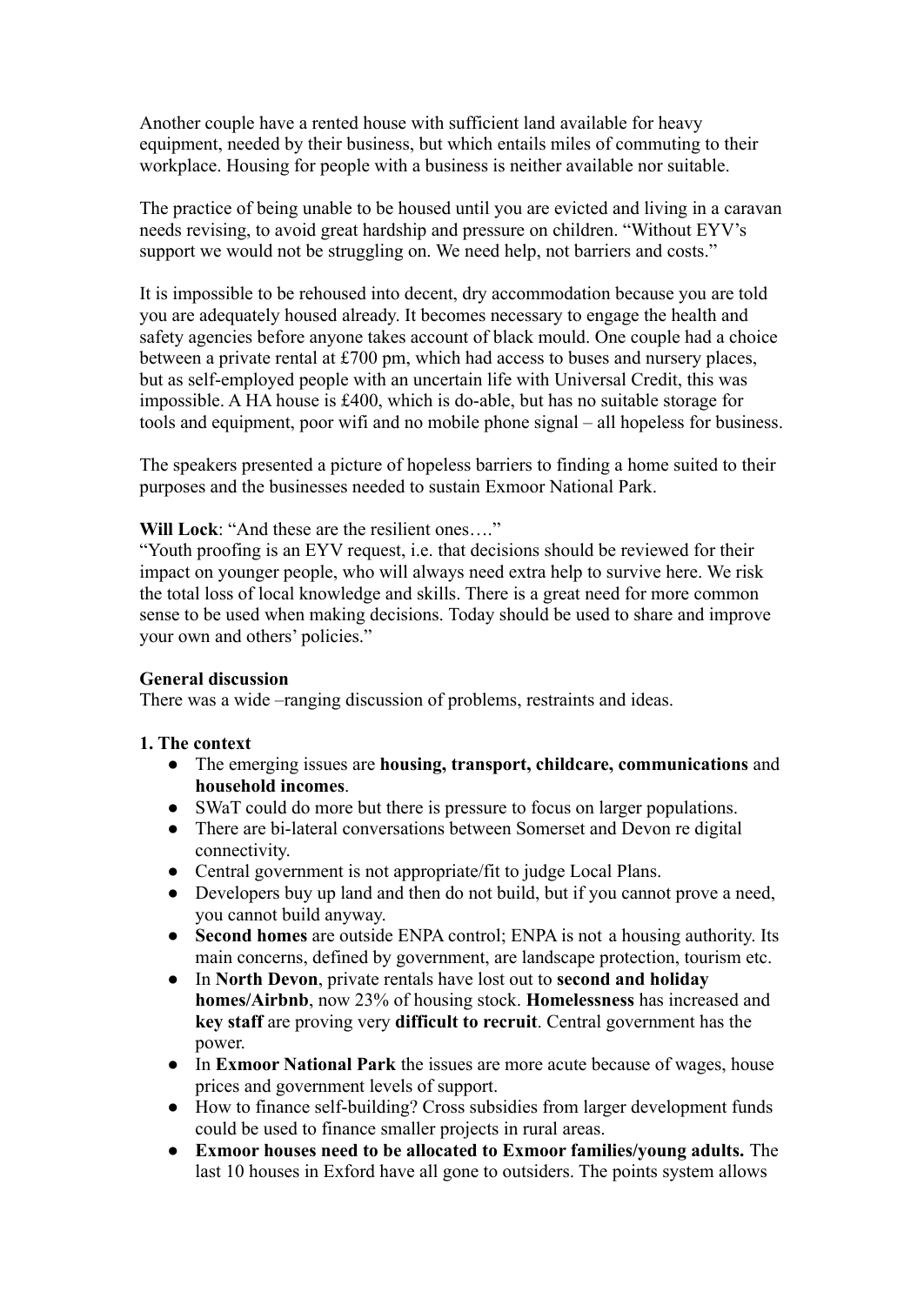problem families from elsewhere to be dumped on villages, even where there are local families with children in need! One consequence is the additional pressure on local schools to provide more, and expensive, 1:1 teaching.

- One Exford house had 18 local applicants, none of whom succeeded, and all of whom are still stuck.
- Land for affordable housing needs to be affordable, so owners are reluctant to sell below open market value.
- $\bullet$  This is the  $2<sup>nd</sup>$  least affordable area in the UK. Trying to build communities with not enough land or finance needs us to think outside the box. At the moment it takes 8.5 years from identifying a housing need to placing a key in the door.
- The mismatch between supply and demand is the main problem for every house available through Homefinder, there is an average of 73 bids and for 2 bed properties it is 120.
- Homefinder is not designed to secure 'local houses for local people.'
- Most of the houses bought as second homes would be beyond the reach of locals. (Webbers). Ex-S106 properties are selling at high prices.
- Rural needs are so different from urban ones. A local housing development moved its required affordable units to a town off Exmoor, 30 miles away!
- Local people get stuck in unsuitable houses, unable to move for lack of suitable affordable housing.
- To be financially viable, HAs cannot build less than 10 properties on a site.

# **2. Delegates suggested:**

- Could ENPA, HA's and housing charities buy up plots of land dotted around the park, for self-builders?
- Local flexibility, as EYV has demonstrated in 15 cases, is all that's needed.
- Convince land owners of the needs of local young residents.
- We could all encourage offers of land, a collaborative approach based on ENPA's information about what might be available/suitable.
- The points system needs reversing, to avoid the inappropriate dumping of outside families.
- ENPA will work on its pledges.
- There will be Young Voices at the National Parks Conference in September.
- Self building can be financed by a mix of Lendology support, private donations and eg Landfill Tax money.
- Allocate Exmoor homes to Exmoor families.
- Affordable housing could be tackled collaboratively with HAs, planners, use of building apprenticeships etc, and cross-subsidising from big areas to small ones.
- Much more hand holding needed before Homefinder can work for everyone.
- The new, unitary, Somerset Council could invest directly into housing, perhaps including some smaller and less economic developments.
- Homefinder needs a local connection requirement
- Could ex 106 properties revert to S106 on re-sale? Does S.106 need revising?
- If affordable development quotas can move from rural to urban, why not the other way round?
- Could self-builders make use of the new Somerset Council account to buy materials at a much cheaper rate?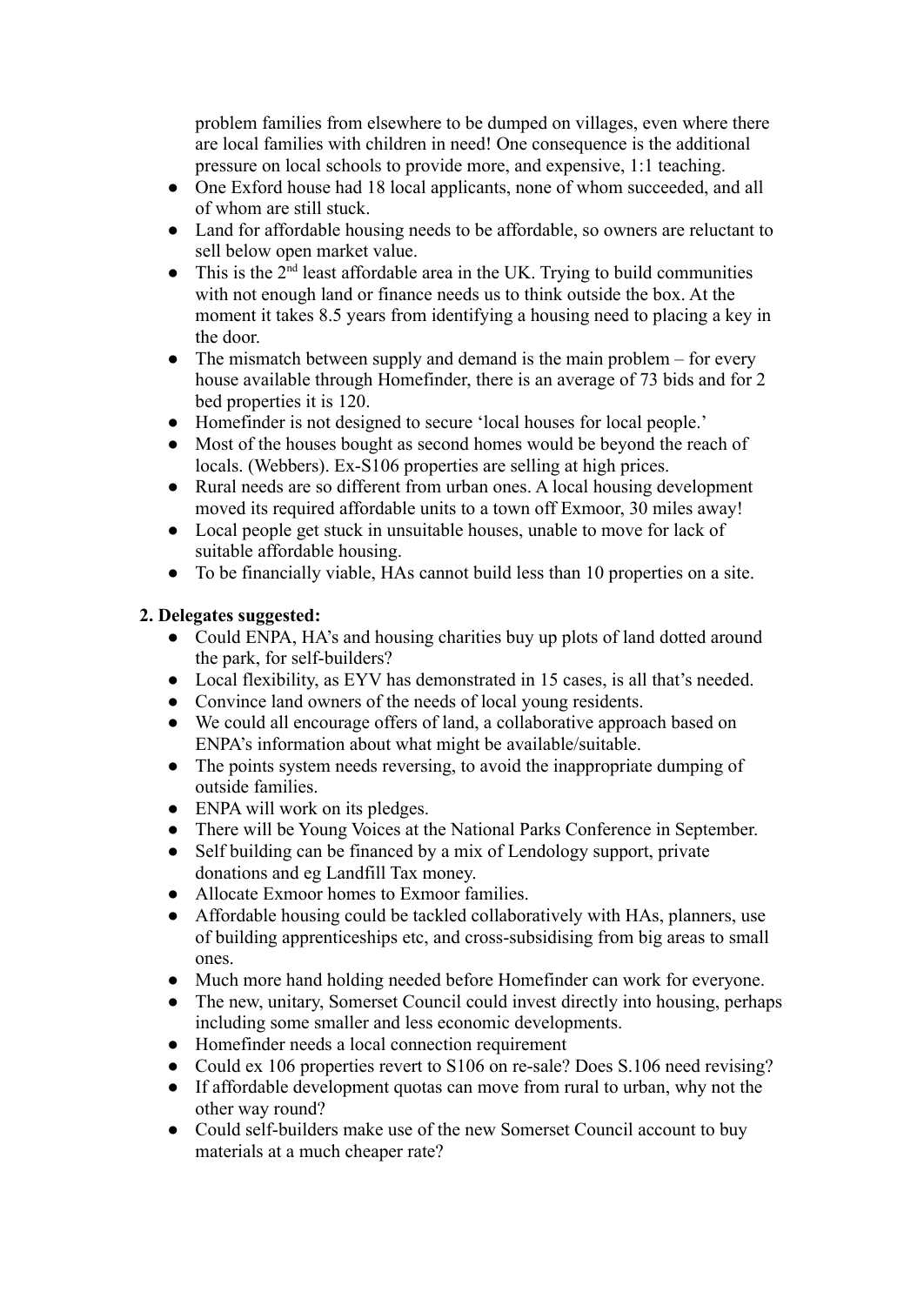● Another offer of possible financial help for self builders was made after the meeting.

# **Next steps**

- 1. Organisations study their pledges in tandem with others to adopt, adapt, dismiss and/or add to.
- 2. A tangible list of deliverable actions to be developed by September this year.
- 3. Youth proof major decisions to assess the impact on younger people. (Required under an Equalities legislation exemption which allows prioritisation in order to right a current lack of equality)
- 4. Side meetings to hammer out issues, build relationships and develop new ways of working to solve some of the inequalities

The meeting disbanded at 4pm for further networking conversations.

# **Appendix A - EYV Speakers**

# **Josh Smith**

"*I work at an agricultural / garden machinery dealership serving, and selling to, the local community. Currently, I commute over an hour to South Molton and back, Monday to Friday.*

*My family have lived on the moor for decades. 2 generations have lived in Winsford, with close family now residing in Timberscombe for over 50 years. I have no interest in living in a terrace town house with limited or no garden area. I have always been a country boy and want my children and family to have the same quality of life.*

*Some of the personal issues we are facing are rising fuel and living costs, which will always be our largest obstacle. But I have always lived rural and don*'*t want this to change.*

*The COVID-19 pandemic has also been problematic, with outsiders moving to the area and house prices rising, but not at the rate of wages. The majority of sales in Timberscombe during the last year were semi-detached properties, selling for an average price of £264000.*

*I've found a property in School Lane, Winsford. (1997) £59,000 - £292,000 to £357,0000 house in Winsford (semi detached) 395% increase. Lower figure. Difference of £233k.*

*I don't begrudge people moving to the area - they boost the economy. But, the sought after house market means those from large towns and cities can sell up, move down and still have a comfortable lifestyle. It also pushes the typical working family from their rightful homes."*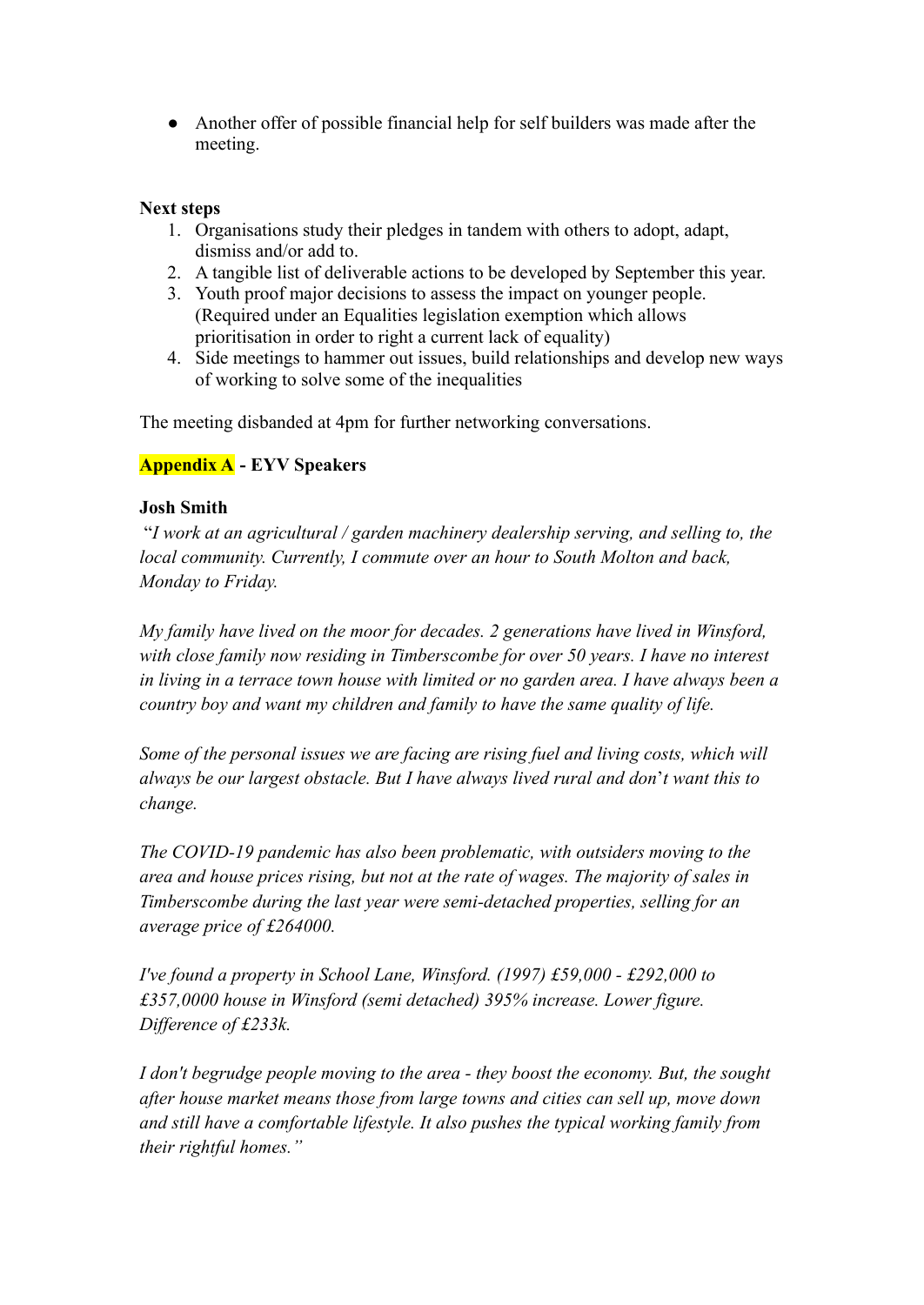**Megan Hunt,** "*Mum to 6 year old Arthur, self employed copywriter and the Media Coordinator for EYV. We*'*re currently living with my parents in a privately rented house, while we build our family home in Winsford. Our plot of land has been owned by Josh*'*s family for decades and was where his great grandfather used to grow veg, and his father would rear calves.*

# **Difficulties**

*Despite being lucky to have a plot, and obtain planning permission, it has been a long, arduous process. It is difficult to navigate* '*the required steps*' *such as proving local affordability with the Homefinder application, which we found quite intrusive. We had to disclose our earnings, savings, and background.*

*Taking on a self build requires a lot of confidence, and it*'*ll be hammered at with all the setbacks and obstructions on the way. Luckily for us we have Justin. Justin Tyers is the EYV Self Build Advisor and local self build legend. Without him and EYV, we wouldn*'*t be in the position we are in now.*

# **Costs**

*In doing our self build, we*'*ve uncovered lots of costs and required steps that we weren*'*t initially aware of. For example, surveys, road closures, licences and rising material costs. We*'*ve found it seems very difficult to keep costs down, especially when you seem to need an expert for everything.*

#### **Suggestion**

*It would be great to have discounts for those building S106 affordable houses from the likes of planning and highways. Remembering we*'*re not building a house to sell - we are doing a self build because we can*'*t afford an Exmoor home on the open market.*

*We are also helping with the social housing need, as for every young family that can build their own affordable home, it*'*s one less family that will need social housing, putting less strain on the housing associations and councils. Let*'*s be honest, would you prefer to see 10 concrete jungle houses being built on one plot or 10 individual environmentally friendly dwellings, which suit those of rural families?*

# **Finance Issue**

*There is also the big issue of financing a self build with S106. Even for someone that has the plot, and can prove they require a home and can*'*t afford anything on the open market, it*'*s a catch 22 because they need to have enough money to fund the project without outside sources.*

#### **Why we're here**

*We*'*re here to ask the people in this room to make it easier for young people to continue living on Exmoor, not with their parents, but in their own homes. The youth of the moor is the future."*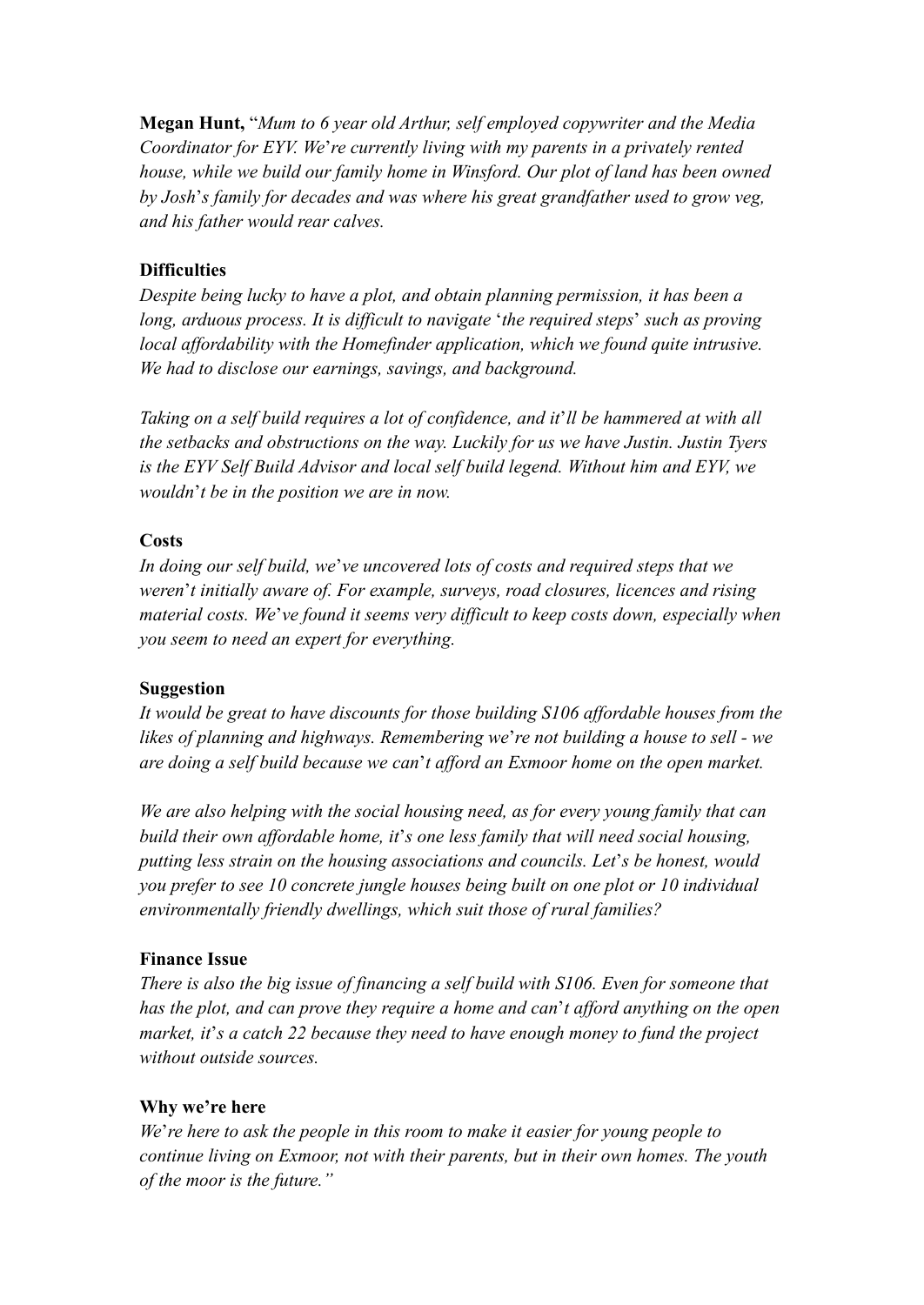#### **\*\*\***

*We've also been sent a message to read out on behalf of one of our EYV members Jol, who lives on the North Devon side of Exmoor. He can't be here today as he is working, and also in the midst of moving his family, which includes three school-age children, to a caravan as they are being evicted, through no fault of their own, from their privately rented home.*

#### **Jol Marshall**

*"We are both working 2 jobs on Exmoor. Although my business is based in Barnstaple, I also work on the Moor for customers, my wife works in the village, Parracombe and also in Lynton, our kids school locally.*

*We have lived here for 5yrs and yet we can't stay unless we move into a caravan, how is this right or acceptable?*

*We want to build our own affordable local home so we can have a home of our own without the threat of eviction. We want our children to grow up in the place they call home, and when we are all done and dusted we want that home to go back to the community for another generation to do the same. So why is it so hard?*

*We have made tentative enquiries on a potential plot and so far have received a lot of reading documents in response that would just put people off. However, due to guidance from Justin at Exmoor Young Voices we are going to persevere. It would seem the road ahead is going to be long and convoluted and potentially expensive, but why should it be if everyone agrees there is a need?*

*Surely there can be a blueprint for success if a family meets the local affordable criteria? Instead of appearing to make this process even more difficult? We need help. We need our own home. We need it to happen now - not just talk but action . We are ready to build with a spoon if needed, just help.*

*Thank you, Jol and family."*

#### **Nick Hosegood**

*"Forgive me for being so scruffy. I've been cutting down trees all day. We run a business, tree planting and forestry at Simonsbath sawmills. This is a National Park property. Our industry is a young person's game. Not something you can carry on forever. We employ two people, one 53 and one 29, pay them fairly well, but neither of them can afford to live where we work, on Exmoor, one coming from Minehead and the other from Watchet every day.*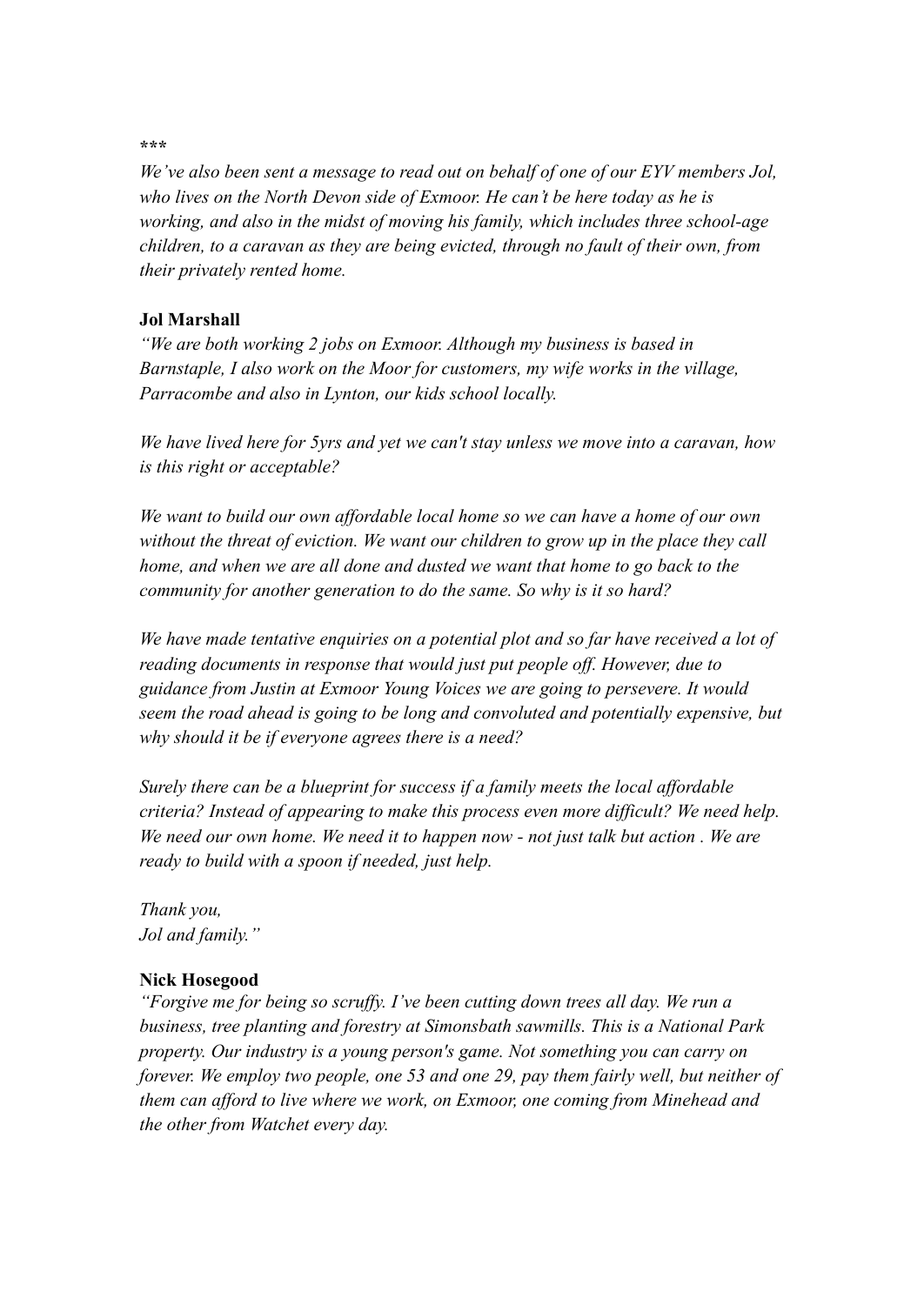*We don't have a next generation of people for this work. That's my big issue.There are no houses, no jobs, so the only way is to learn what you can and get out. The schools can't survive because of this and we are all losing out on a younger generation. I'm struggling to see what the future is for my two and a half year old son.*

*One of the things that we are doing is coaching young people to imagine their future here and help them to create that. There are so many rural skills, things that people can do, of benefit to Exmoor, if only we could sort out the housing issue. This is a huge issue, not least because the affordable housing on Exmoor is not suitable for the many types of work which are needed to maintain Exmoor's environment or welcome visitors.*

*We are very fortunate because the property which we rent has enough outdoor space and a landlord who is happy to tolerate our two tractors and trailer. It is not an ideally suitable home to live in but there is not a cat's chance in hell that I'll be able to afford a plot of land and build a place of my own with sufficient space to deliver our environmental business. The equipment we need inside the house, the space, for washing facilities for ourselves and our work clothes. There needs to be a more common sense approach to work on Exmoor."*

#### **Sam Camp**

*"I live on Exmoor and run my own carpentry business. Since the last Summit, my family has fortunately been rehoused by Falcon. Before that we were in private rented accommodation which had rising damp and was too expensive. The walls needed treating and the roof replacing. Because we took the issue up (when the landlord would do nothing) with environmental health, he took exception and threatened us with eviction. We had a one year old child and if you don't know what you're doing, what your rights are, we would've been in serious trouble. Becky Brown from SWaT, who we met through EYV, helped us to identify the problems. Otherwise we would have been evicted.*

*Fortunately, Falcon Housing agreed that our situation was unacceptable. But, we still had to go through the procedure with Homefinder, apply for a house and prove that we have the right connections. The house is in Luccombe. There are no buses, bad Wi-Fi and no mobile phone reception for running a business. If I am away working, there is no chance of my partner getting out of the house or going shopping.*

*It's a nice house for our family and it is better than the £700 a month we were paying before. But for me to run a business from there, it is not suitable - tools upstairs in the loft, no shed in the garden, trying to send emails and messages proves quite difficult with one megabyte per second. Sometimes I have to wait three days! At times, I have to take over the kitchen.*